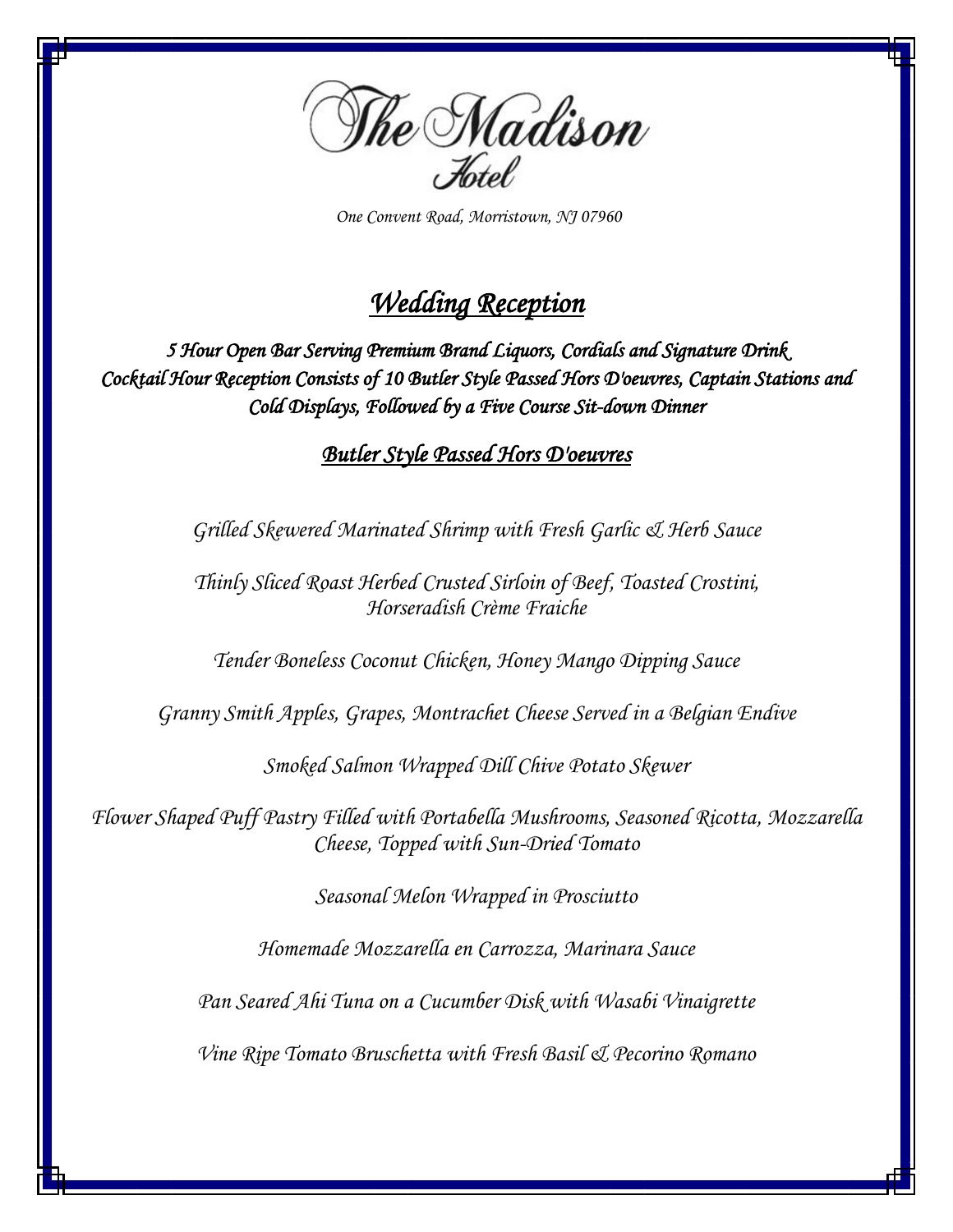# *Captain's Personalized Cooking Stations*

*Please Select \_\_\_\_Stations from the Following:* 

*Silver Chafing Dish Station* 

*(Select Three Dishes)*

*Penne Pink Vodka: Imported Penne Pasta with Fresh Tomato, Onion and Crushed Red Pepper Flakes. Touch of Vodka and Cream*

*Eggplant Rollatini: Baked Eggplant Stuffed with Ricotta, Tomato and Mozzarella*

*Fried Calamari: Golden Fried Calamari with Sweet and Hot Peppers, Pomodoro Sauce*

*Rigatoni Bolognese: Rigatoni Pasta with Fresh Tomato, Garlic, Olive Oil, Beef, Pork and Veal Sauce*

*Miniature Meatballs: Stout Infused Barbeque Sauce* 

*Tenderloin Tips and Sweet Italian Sausage: Mushrooms, New Potatoes, Onions, Red and Yellow Bell Peppers*

*Paella Valencia: Chicken, Spanish Sausage and Shrimp with Saffron Rice*

*Crispy Sweet and Sour Chicken: Spiced Roasted Peanuts, Sesame, Orange Sweet and Sour Glaze*

#### *Sauté Station*

*(Select One Item) Bay Scallops and Shrimp Scampi over Rice Portobello Mushrooms, Arugula and Tomatoes Beef Bourguignon with Wild Mushroom Ragout Boneless Chicken Mediterranean* 

## *Asian Dumpling Station*

*Authentic Bamboo Steamers Filled with Chicken, Vegetable and Pork Dumplings with Assorted Dipping Sauces*

#### *Carving Station*

 *(Select Two Items) Roast Vermont Turkey with Homemade Giblet Gravy Baked Virginia Ham on the Bone with Bourbon Glaze Roasted Fresh Pork Loin with Demi-Glace New York Style Pastrami or Corn Beef with Agave Mustard*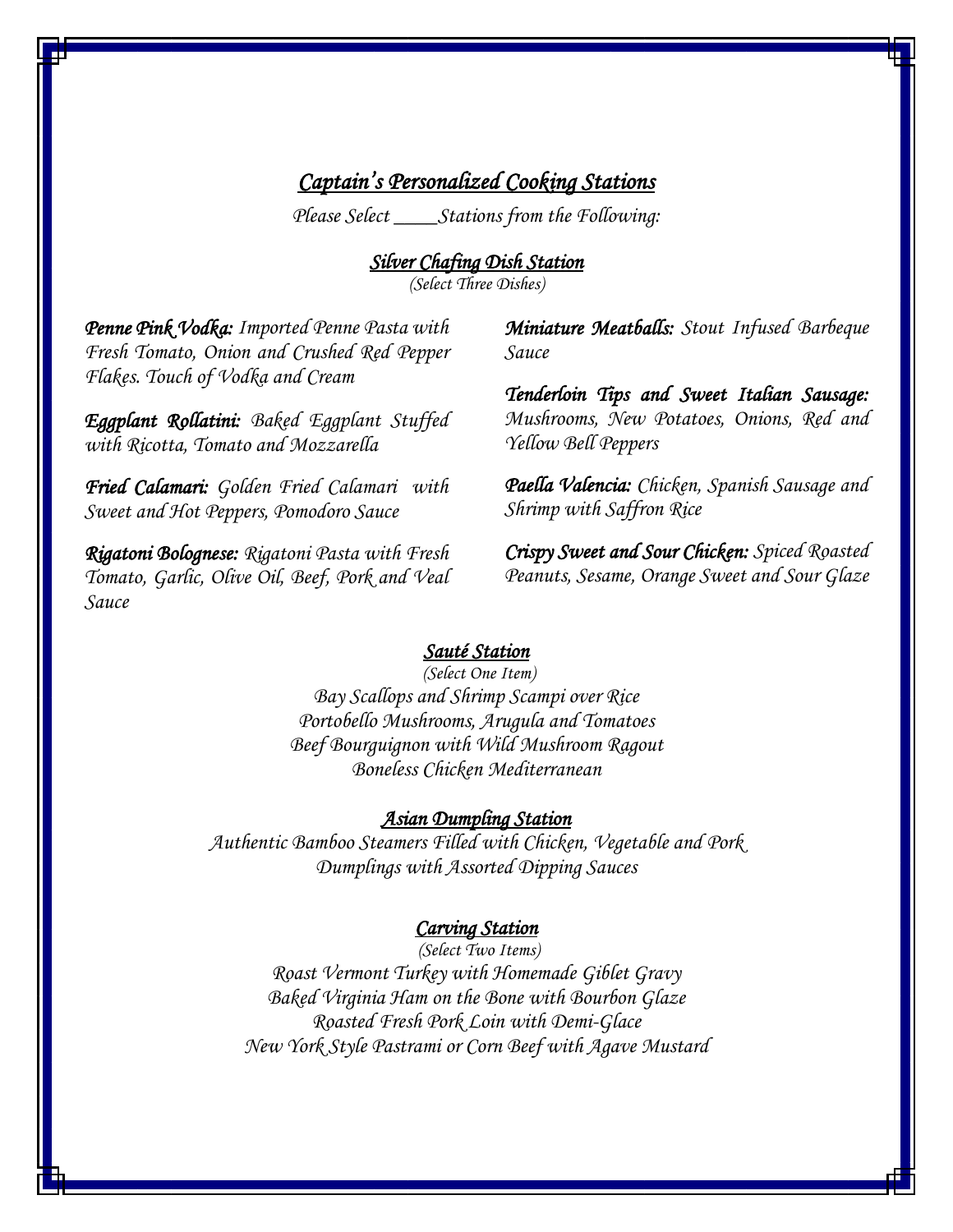#### *Homemade Potato Pancake Station*

*Fresh Made to Order Potato Pancakes Served from a Plancha with Toppings to Include Sour Cream, Nueskes Applewood Smoke Bacon, Applesauce, Scallions and Cheddar Cheese*

### *Made to Order Vegetarian Crepe Station*

*Crepes Made to Order with a Variety of Fillings: Spinach, Onions, Peppers, Mushrooms and Cheddar Cheese Herb Cream Sauce*

## *Pork and Chicken Mini Slider Station*

*12 Hour Slowly Smoked Pulled Pork and Chicken Served on Freshly Baked Slider Rolls with Toppings to Include our Home-Made Cole Slaw, Pickles and Tangy Barbecue Sauce* 

## *Flatbread Station*

*Assorted Hand Made Flatbread Pizza's to Include Pig n Fig, Margherita and Buffalo Chicken*

#### *Homemade Mac n Cheese Station*

*Made to Order Creamy Homemade Macaroni and Cheese with a Variety of Toppings to Include Crispy Bacon Bits, Diced Tomatoes, Bread Crumbs, Pepper Jack Cheese, Diced Ham and Mushrooms*

## *Thai Satay Station*

*Skewers of Tenderized Chicken and Beef with Spicy Thai Peanut Sauce with a Cold Thai Noodle Salad Served as an Accompaniment*

### *Mashed Potato Station*

*Cheddar Cheese, Bacon Bits, Capers, Gravy, Scallions, Fried Onions*

#### *Fajita Station*

*Served With Soft Tortilla Shells, Grilled Marinated Chicken Breast, Sirloin Strips & Rice, Served With Our Homemade Salsa, Guacamole, Sour Cream, Shredded Lettuce, Shredded Cheese & Diced Tomatoes*

#### *Pasta Station*

*(Choice of 2 Sauces) Bolognese, Pink Vodka, Alfredo, Puttanesca, Capri, Campanola, Primavera, and Fresh Garlic Bread*

#### *French Fry Station*

*Shoe String Fries, Sweet Potato Fries Toppings: Bacon Bits, Chives, Sour Cream, Ketchup, Truffle Oil & Parmesan Cheese*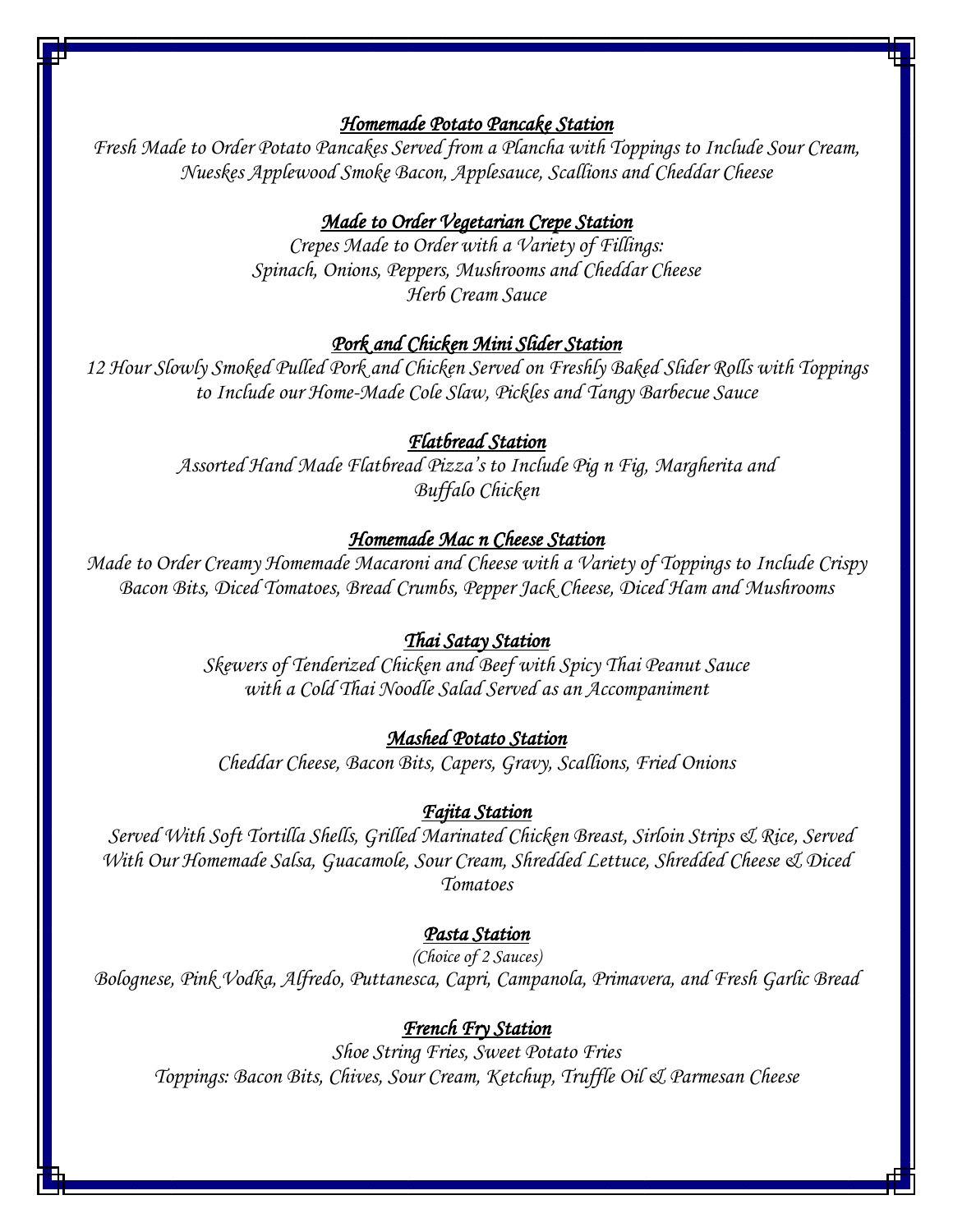## *Mediterranean Table at the Cocktail Hour*

*Crostini Station with Various Toppings to Include: Olive Tapenade, Hummus, Diced Tomato, Onion and Fresh Basil*

*Display of International and Domestic Cheeses Assorted Flat Breads, Focaccia Bread and Bread Sticks*

*Assorted Melons, Grapes and Berries Display of Italian Cured Meats Marinated Mozzarella and Cherry Tomato Salad Elegant Display of Grilled Eggplant, Mushrooms, Squash, Zucchini and Asparagus*

*Artichoke and Sundried Tomato Salad | Assortment of Black and Green Olives*

# *Dinner Reception*

*Champagne Toast*

## *Appetizer (1st Course) (Please Select One of the Following)*

*Imported Penne Pasta with Sweet Italian Sausage, Mushrooms, Garlic and Sun Dried Tomatoes*

*Whole Wheat Pasta tossed with Shrimp and Broccoli Rabe, Citrus Garlic Sauce*

*Chilled Salad of Grilled Marinated Asparagus wrapped with Prosciutto, Artichoke Hearts, Roasted Peppers and Shaved Parmesan over Mesclun Greens, Champagne Mustard Vinaigrette*

*Salad of Baby Greens with Poached Pears, Crispy Pancetta and Ricotta Salata, Sherry Shallot Vinaigrette*

*Rod's Classic Caesar Salad with Homemade Crispy Seasoned Croutons*

*Rod's Famous Maryland Crab Bisque with French Served Petite Crab Cake*

*Homemade Tomato Bisque with Herbed Crostini*

*Vol-au-Vent of Shrimp and Bay Scallops with Fresh Herbs, Roasted Shallots and Brandy Cream Sauce*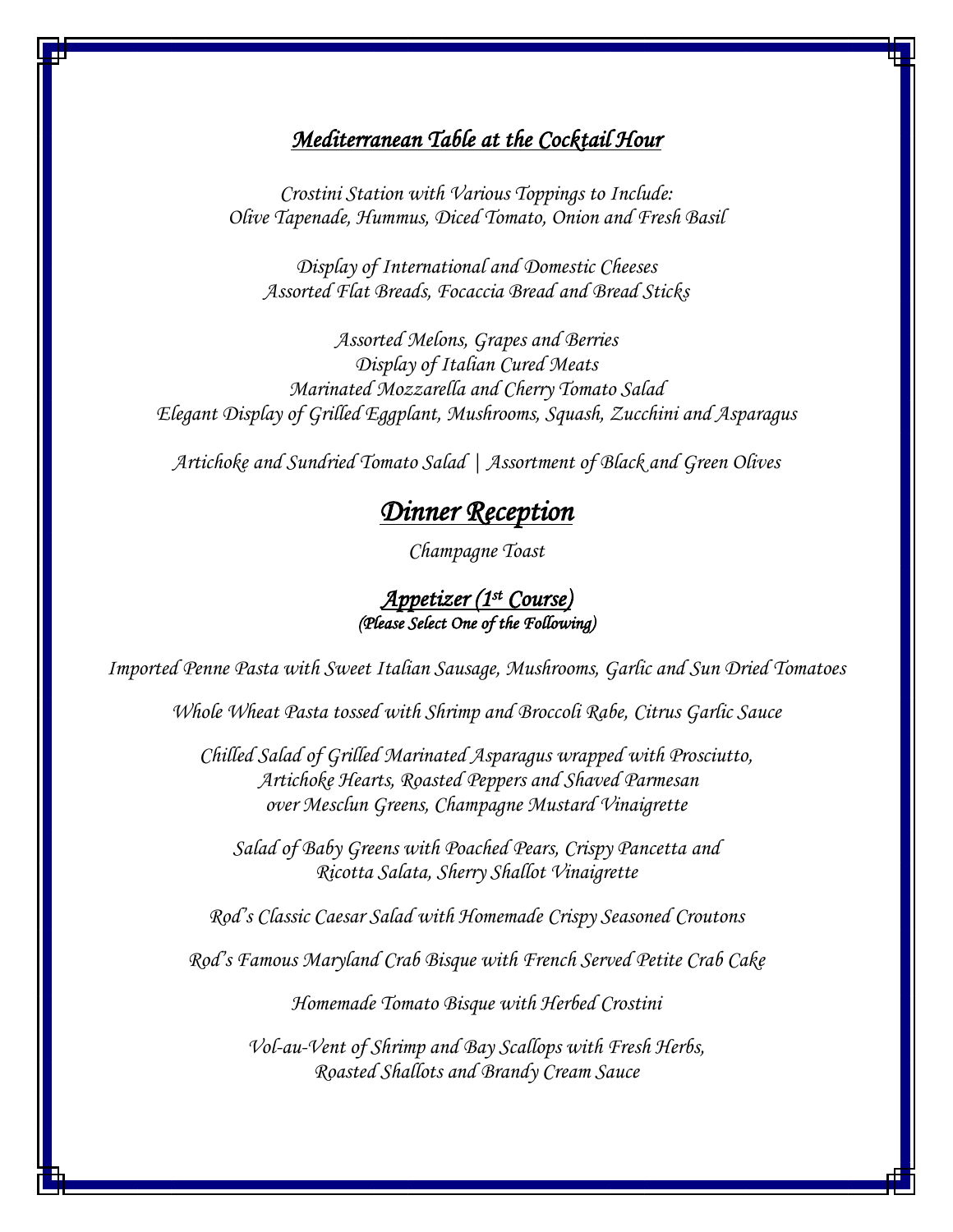*Intermezzo (2nd Course) Client's Selection of Salad or Sorbet \*sorbet flavors: Lemon, Mango, Raspberry*

# *Tableside Seasonal Entrée Choice Day of the Reception:*

*1) Oven Roasted French Breast of Chicken Stuffed with Spinach, Mozzarella and Roasted Pepper or Pan Seared Filet of Salmon with Roasted Garlic, Capers and Basil Citrus Chardonnay Sauce*

*2) Roast Chateaubriand of Beef with Rosemary Infused Bordelaise Sauce or Oven Roasted French Breast of Chicken Stuffed with Spinach, Mozzarella, and Roasted Pepper or Pan Seared Filet of Salmon with Roasted Garlic and Basil Citrus Chardonnay Sauce*

*3) Combination of Lobster Tail and Chateaubriand or Oven Roasted French Breast of Chicken Stuffed with Spinach, Mozzarella and Roasted Pepper or Pan Seared Filet of Salmon with Roasted Garlic, Capers and Basil Citrus Chardonnay Sauce*

*Seasonal Fresh Vegetables and Potato*

*Included Vegetarian Entree Grilled Portobello Mushroom Filled with Oven Roasted Seasonal Vegetable Ratatouille and Asparagus, Topped with Fresh Mozzarella and Balsamic Glaze*

# *Customized Wedding Cake (Please Select 1 of the Following)*

#### *Strawberry Daiquiri*

*Vanilla and Strawberry Swirled Cake Infused with Light White Rum, Filled with Strawberry Mousse*

## *Cookies and Cream*

*Duet Layers of White and Chocolate Cake Infused with Godiva Dark Chocolate Liquor. Filled with Crushed Oreo Embellished Butter Cream*

### *Wedding White*

*Vanilla Sponge with Classic Custard Filling Fresh Berries and Laced with Grand Marnier*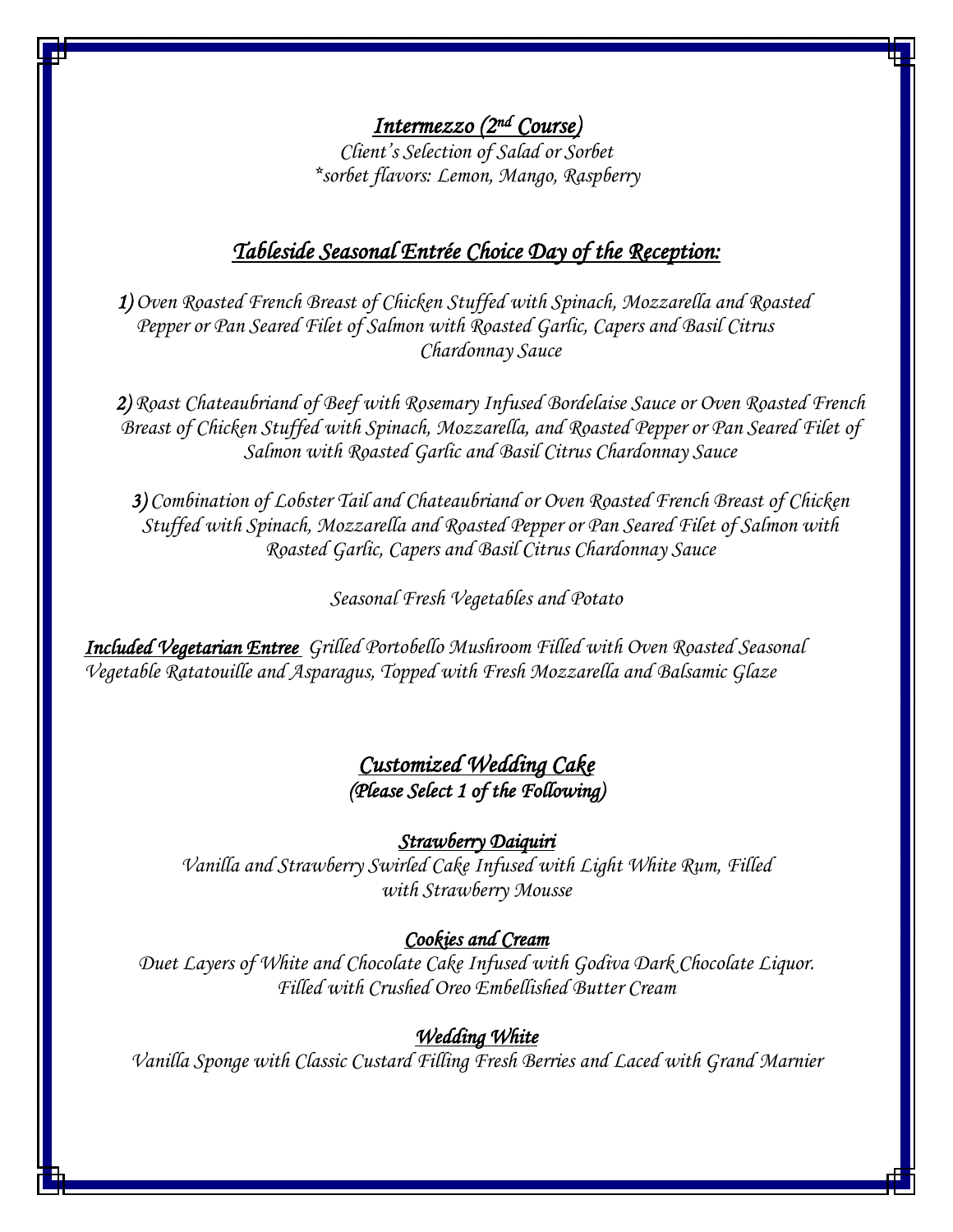## *Bella Rosa*

*Hazel Nut Genoise Laced with Amaretto Layered with Rich Chocolate Chip Cannoli Filling*

## *Bailey's Delight*

*Rich Chocolate Cake Infused with Bailey's Irish Crème. Filled with Milk Chocolate Crunch Mousse*

## *Funfetti*

*Rainbow Colored Sprinkles Baked into a White Vanilla Cake Batter, Filled with Vanilla Custard and Iced with Buttercream Frosting*

# *Please Select One of the Following Dessert Stations:*

#### *Caramelized Bananas and Brownie Station*

*Thinly Sliced Bananas Sautéed with Butter, Sugar, Banana Liqueur and Bacardi Rum Served over a Homemade Brownie. Offered with Vanilla Bean Ice Cream*

## *Crème Brulee Station*

*Creamy Vanilla and Cappuccino Crème Brulee, Individually "Fired" and Served with a Dollop of Whipped Cream and Raspberry Sauce*

### *Cannoli Station*

*Elegantly displayed platters of classic and chocolate-covered cannoli shells piped with original ricotta cream filling or chocolate ricotta cream filling. Hand-dipped in mini decadent chocolate chips*

#### *Hot Waffle Station*

*Fresh Hot Fluffy Waffles Made to Order from a Piping Hot Waffle Iron with a Variety of Toppings to Include Strawberries, Pineapple, Blueberries, Cherries, Whipped Cream and Chocolate Syrup. Offered with Vanilla Bean Ice Cream*

#### *The Madison Hotel's Signature Ice Cream Bar*

*Chocolate, Vanilla & Cookie Dough Ice Cream Served in a Waffle Cup with a Variety of Toppings to Include: Crushed Oreo Cookies, Walnuts, M and M's, Strawberry Sauce, Chocolate Syrup, Whipped Cream and Sprinkles*

### *Freshly Brewed Regular and Decaffeinated Coffee and Assorted Teas*

*Five Hours of Open Bar Dispensing Premium Liquor, Wine, Beer, Juices and Soft Drinks Cordials and International Coffees*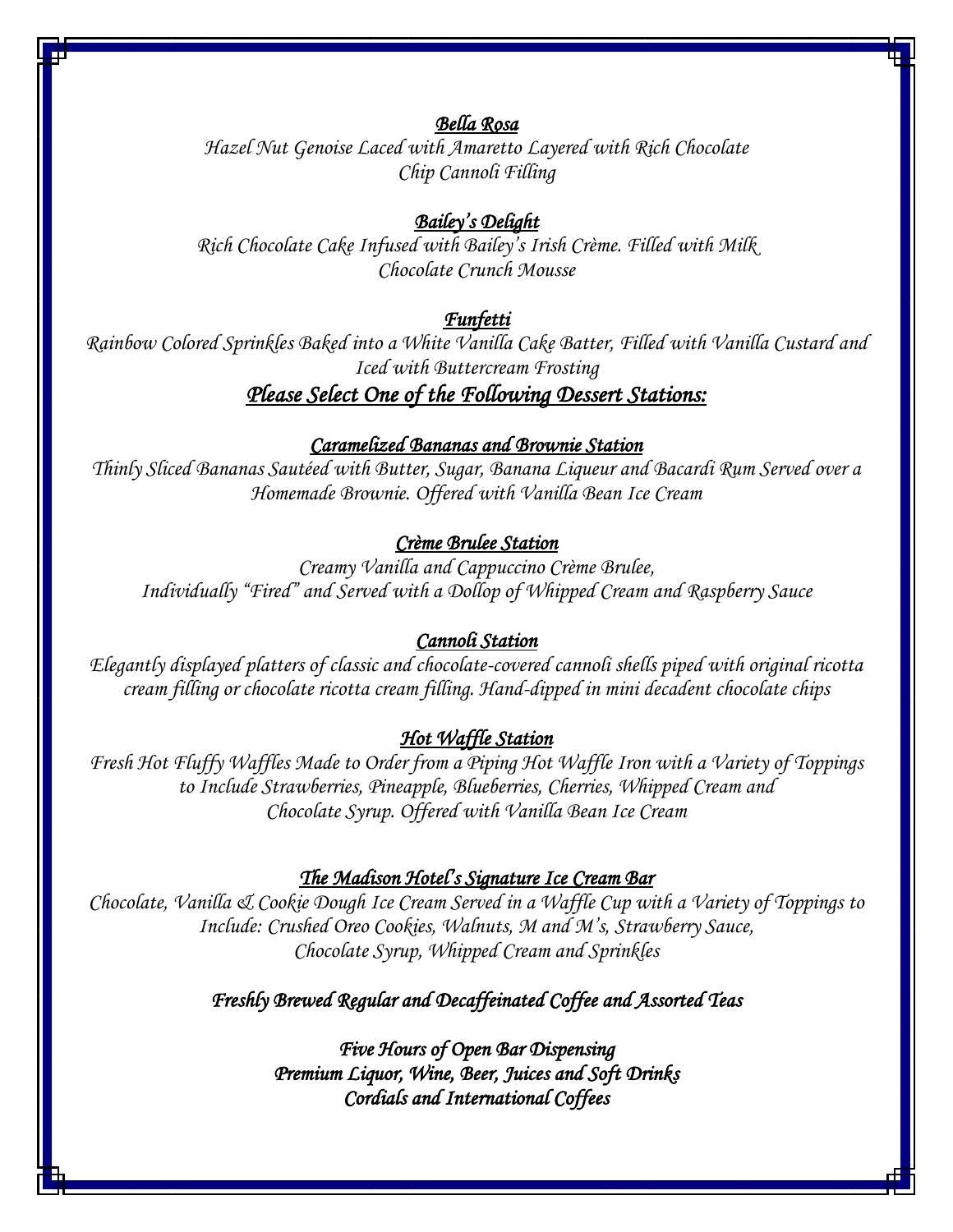*4-12 years old Half Price | Vendor Meals \$75 each Prices Do Not Include Sales Tax and 23% Taxable Service Charge* 

## *All Prices Include*

*Complimentary Bridal Suite for the Newlyweds on the Night of the Wedding*

*Complimentary Hotel Room For Couple Near or on Their One Year Anniversary*

*Complimentary Bottle of Chilled Champagne in the Bridal Suite* 

*Tables, Chairs, Linens, Flatware, Glassware, China, Votive Candles and Framed Table Numbers*

*Direction and Hotel Reservation Cards* 

*Personalized Menus for Every Place Setting*

*Place Cards for Seating Arrangements*

*Dedicated Maitre'd to Oversee Your Celebration*

*Ceremony at the Madison Hotel \$1800.00*

*Your Guests will Enjoy Flutes of Chilled Champagne Prior to Your Ceremony*

*Price Includes a 6-Hour Non-hotel Room for Bridal Party Women to Service Hair and Make-up*

*Price Includes Additional ½ Hour for the Ceremony* 

*Use of our Grand Piano for Your Ceremony - \$150.00 (Upon availability; Must supply piano player)* 

*Not Included State Sales Tax and 23% Taxable Service Charge* 

# *Hotel Room Block Information:*

*Special Hotel Room Rates for Your Local and Out of Town Guests Complimentary Deluxe Continental Breakfast for All Overnight Hotel Guests*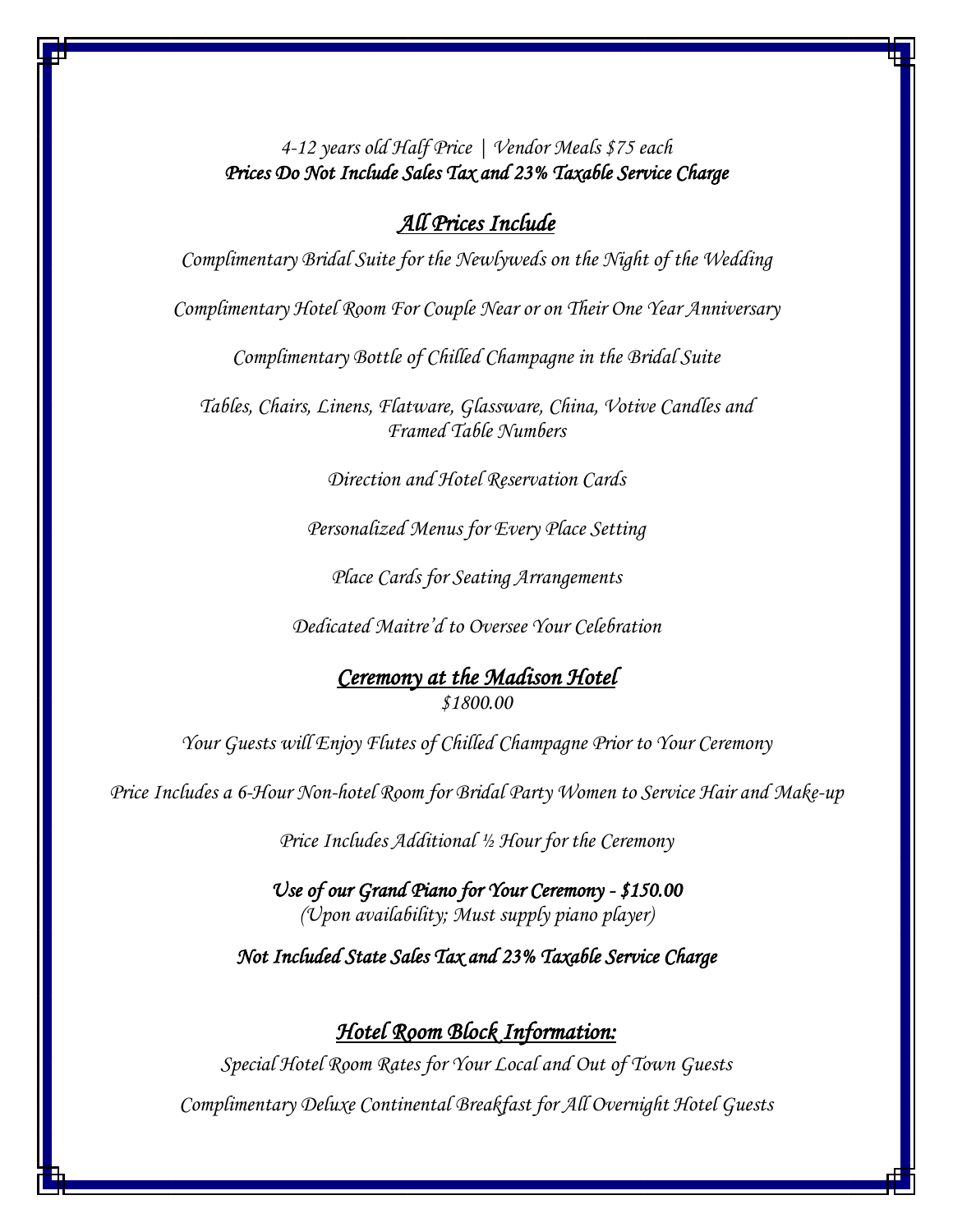*Overnight Guests Have Full Access to Use of Indoor Heated Pool, Jacuzzi and Exercise Facility Additional Suggestions to Enhance Your Cocktail Hour* 

*(All Prices are at an Additional Charge per person)*

*Sushi Station – Market Price at time of Menu Planning Attired Sushi Chef Preparing the "Freshest" Sushi, Sashimi and other Favorites*

*Fresh Seafood Bar – Market Price at time of Menu Planning Fresh Shrimp Cocktail, Clams and Oysters on the Half Shell, Lemon Wedges and Appropriate Garnish*

*Add Lobster to Fresh Seafood Bar – Market Price at time of Menu Planning* 

## *Additional Suggestions to Enhance Your Dessert Experience*

*Dessert Sampler: A Tantalizing Assortment of Four Miniature Seasonal Desserts Served on a Highly Decorated 12-inch Plate \$15.00pp* 

*Platters of Freshly Baked French and Italian Pastries on Each Table \$12.00pp*

*Long Stem California Strawberries Dipped in Dark Chocolate \$12.00pp*

*Cappuccino and Espresso Service: Individually Prepared Espresso, Cappuccino, Latte and Mocha Specialty Drinks to Include Italian Syrups, Creamers and Sweeteners Minimum Guarantee 100 Guests at \$10.00pp* 

*Deluxe Chocolate Fountain: Dark Chocolate Melted in Our Own Chocolate Fountain to Include the Following Dipping Items: Marshmallows, Graham Crackers, Fresh Strawberries, Bananas, Pineapples, Rice Krispies Treats, Pretzels, Oreo Cookies and Homemade Pound Cake* 

*\$12.00pp + \$150 Attendant Fee*

## *The Madison Hotel's Signature Viennese Table*

*Your Wedding Cake. Sauté Station of Bananas Foster. Hot Waffle Station with Various Toppings. Hot Apple Crisp Station. Vanilla Bean and Chocolate Ice Creams. French and Italian Pastries. Homemade Cookie Station with Assorted Cookies, Macaroons and Brownies. Champagne Glasses Filled with Delicate Mousses. Seasonal Cakes, Tortes and Tarts \$22.00pp*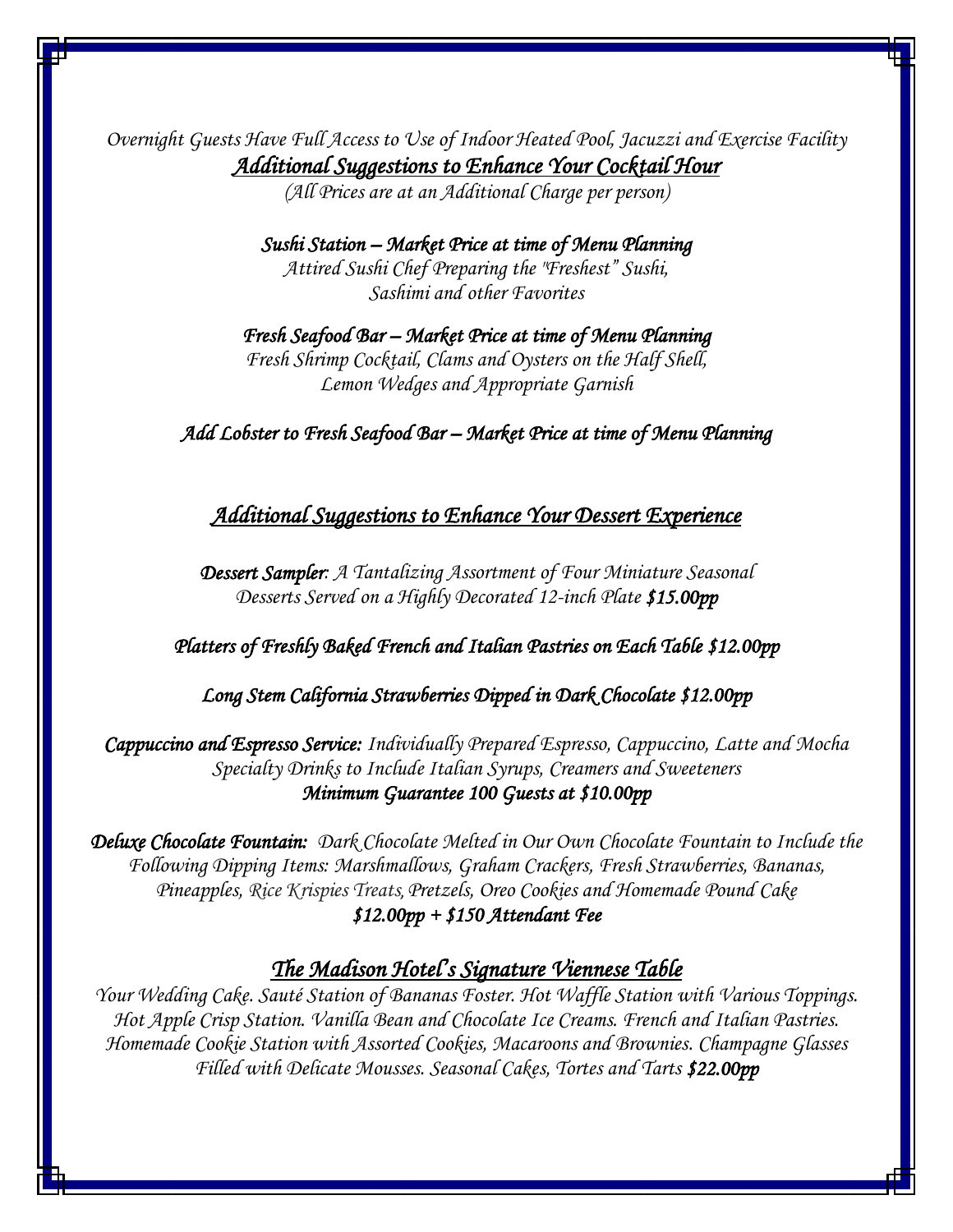

*One Convent Road, Morristown, NJ 07960*

# *Post Wedding Breakfast*

*(Minimum Guarantee 25 Adults)*

*Freshly Squeezed Orange, Grapefruit, Tomato and Cranberry Juice*

*Domestic Cheese Display*

*Sliced Seasonal Fruit and Berries*

# *Chafing Dishes*

*Fluffy Scrambled Eggs*

*Home Fries Potatoes O'Brien*

*Country Bacon and Sausage*

*Cinnamon French Toast, Grand Marnier*

*Date Nut Bread \* Fresh Baked Rolls \* Assorted Muffins \* Danish\* Bagels*

*Brewed Regular and Decaffeinated Coffee and Tea* 

*\$34.95 per person (Private Room Fee is waived when Reception is on-site)* 

*Not Included State Sales Tax and 23% Taxable Service Charge*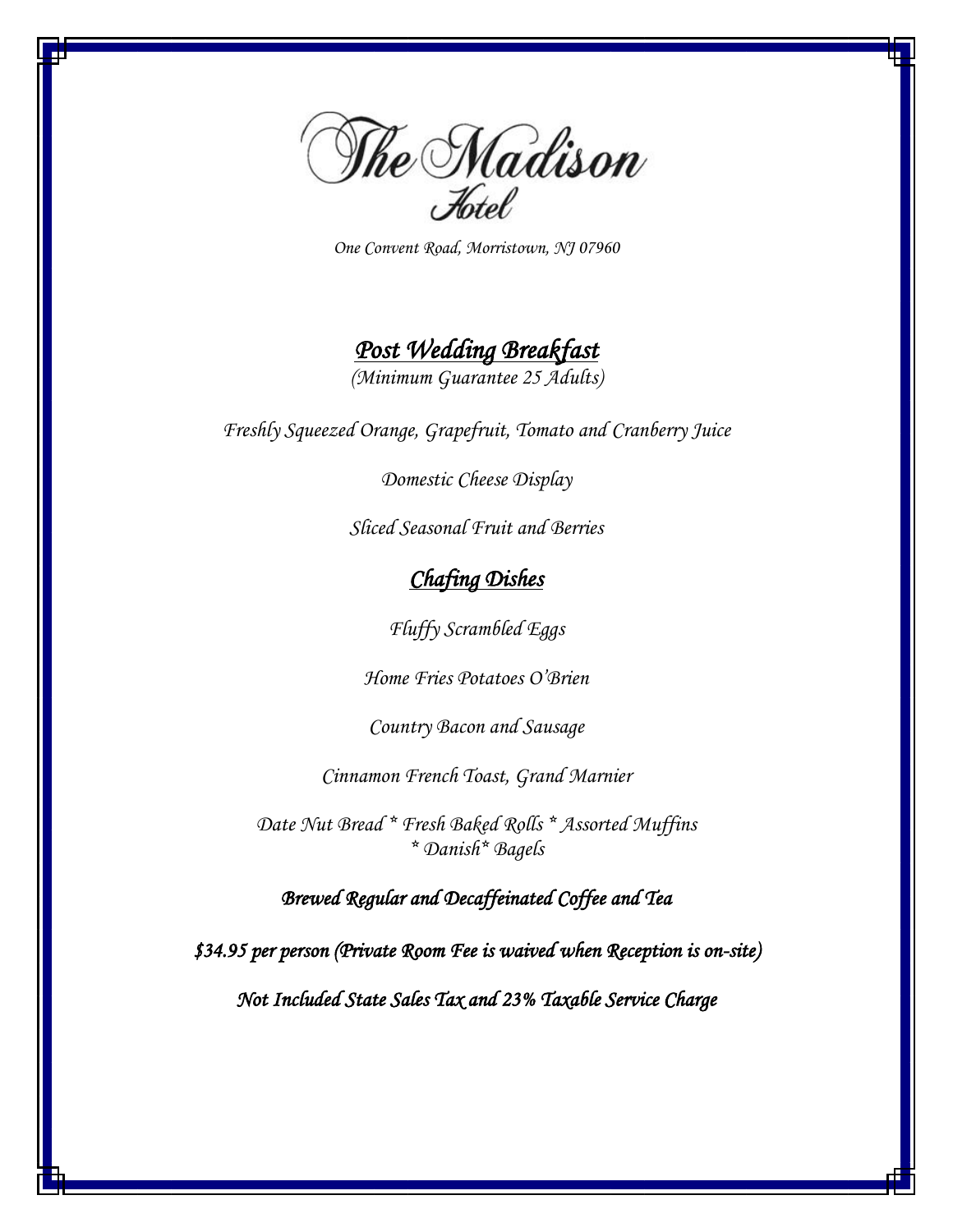

 *One Convent Road, Morristown, NJ 07960*

# *"Getting Ready" Luncheon Menu*

# *Assorted Salads*

*Mesclum Greens Salad, Balsamic Vinaigrette Chilled Mediterranean Fusilli Pasta Salad Mozzarella and Tomato Salad*

# *Assorted Gourmet Wrapped Sandwiches:*

*Smoked Turkey and Gruyere Cheese, Baby Greens, Cranberry Walnut Spread Roast Beef, Cheddar Cheese, Horseradish Mustard Assorted Grilled Vegetables Chicken Salad with Grapes and Walnuts*

*Potato Chips*

## *Dessert:*

*Homemade Chocolate Chunk and Oatmeal Raison Cookies*

*Assorted Soft drinks and Bottled Water*

# *\$28.95 per person*

*\$150 Labor Fee* 

*23% Service Charge and Sales Tax Not Included*

## *Additional Enhancements*

 *House Red and White Wine/Champagne………… \$32.00 per Bottle Chocolate Covered Strawberries……………………...\$4.50 per Strawberry Jumbo 16/20 Shrimp Cocktail……………………… \$4.50 per Shrimp*